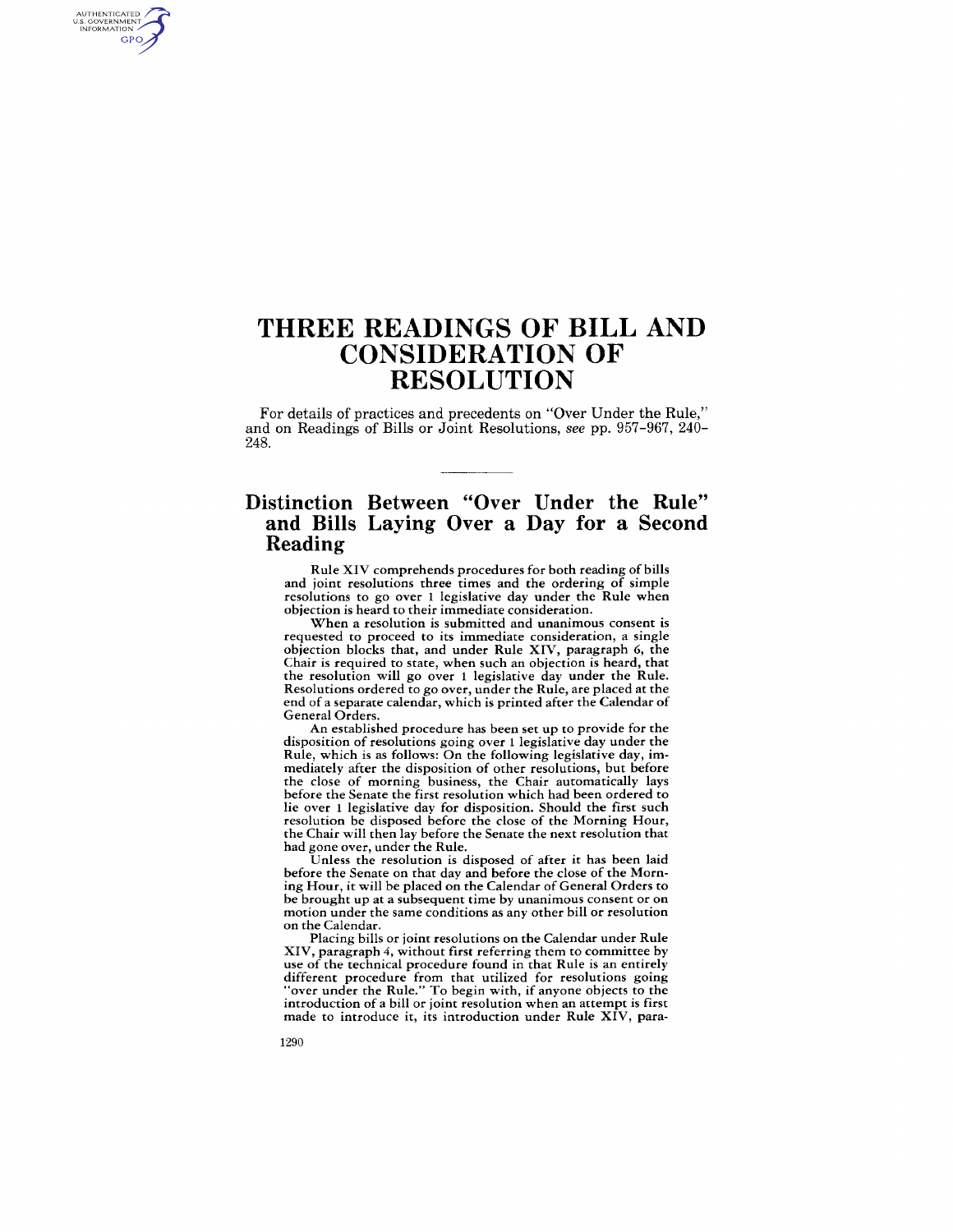graph 1, must be postponed for 1 legislative day. When introduced, the Rule further provides that it must be read three times before passage and these readings must occur on different legislative days if objection is heard to more than one such reading on the same day.

If a bill or joint resolution is introduced without an objection being made, it is immediately read a first time, even though it is not then pending before the Senate, but if objection is made to its second reading on that day, it must go over 1 legislative day before the second reading occurs. On that day the Chair will lay the bill or joint resolution before the Senate for its second reading, under Rule VII, paragraph 1, when the Chair calls for the introduction of bills and joint resolutions. Then under Rule XIV, paragraph 4, if objection is heard to further proceedings on that measure at that time after its second reading, the Chair will automatically order it placed on the Calendar. If no such objection is heard, the measure will be referred to committee, as is the general practice after a bill or joint resolution has been read twice.

Bills and joint resolutions (House or Senate) placed on the Calendar under the above procedure may not be taken up on motion on the same legislative day that they are ordered placed on the Calendar, but such motion would be in order on the next legislative day.

### **Rule XIV, Paragraphs 1-4, 6**

#### **[Bills, Joint Resolutions, and Resolutions]**

1. Whenever a bill or joint resolution shall be offered, its introduction shall, if objected to, be postponed for one day.

2. Every bill and joint resolution shall receive three readings previous to its passage which readings on demand of any Senator shall be on three different legislative days, and the Presiding Officer shall give notice at each reading whether it be the first, second, or third: *Provided,* That each reading may be by title only, unless the Senate in any case shall otherwise order.

3. No bill or joint resolution shall be committed or amended until it shall have been twice read, after which it mav be referred to a committee; bills and joint resolutions introduced on leave, and bills and joint resolutions from the House of Representatives, shall be read once, and may be read twice, if not objected to, on the same day for reference, but shall not be considered on that day nor debated, except for reference, unless by unanimous consent.

4. Every bill and joint resolution reported from a committee, not having previously been read, shall be read once, and twice, if not objected to, on the same day, and placed on the Calendar in the order in which the same may be reported; and every bill and joint resolution introduced on leave, and every bill and joint resolution of the House of Representatives which shall have received a first and second reading without being referred to a committee, shall, if objection be made to further proceeding thereon, be placed on the Calendar. 5. \* \* \*.

6. All other resolutions shall lie over one day for consideration, if not referred, unless by unanimous consent the Senate shall otherwise